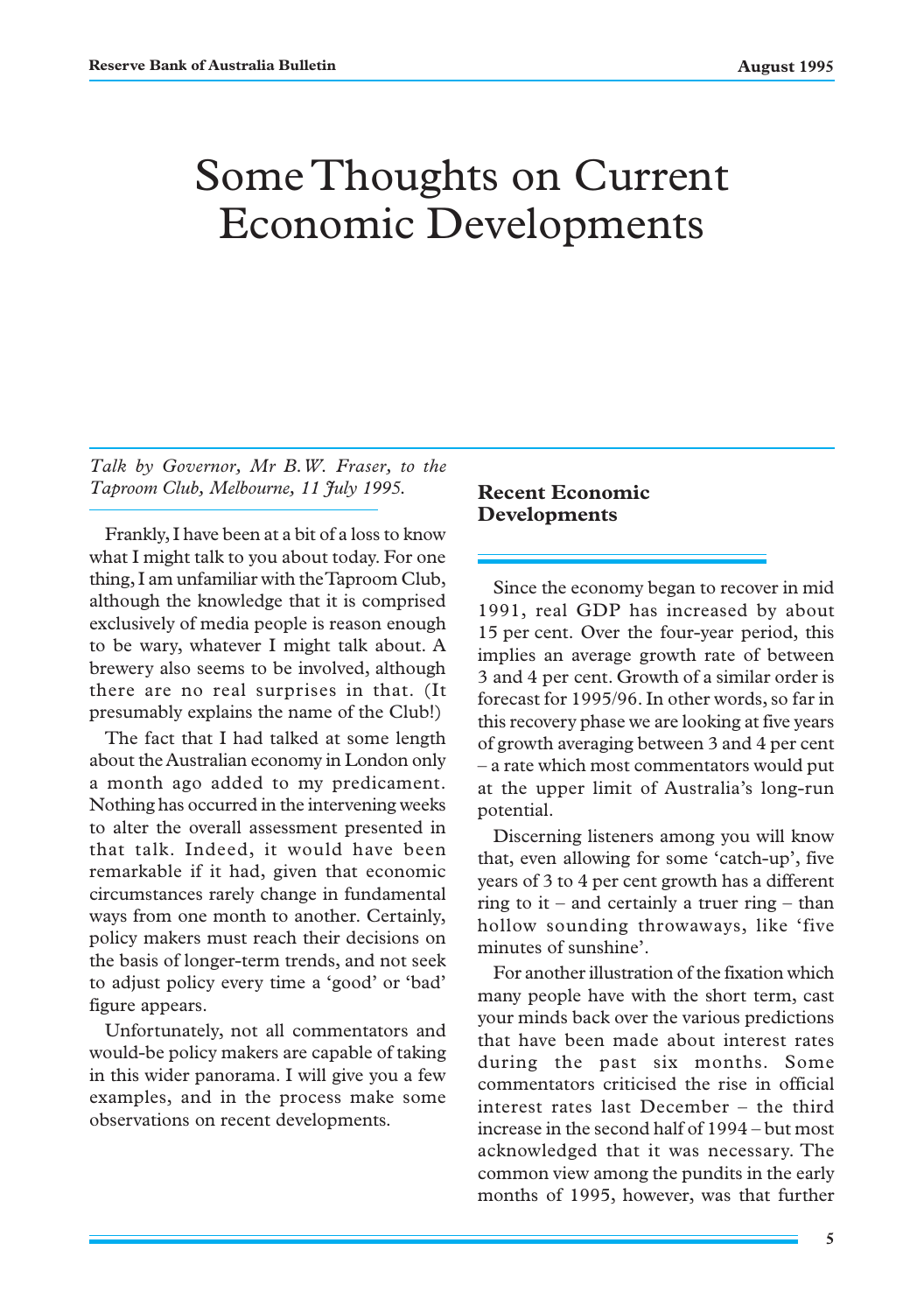and possibly substantial rises were still to come. These views owed something to the very strong growth shown in the national accounts data for the September quarter.

As signs of slowing in the economy began to appear, expectations in the markets and elsewhere moved from further tightenings to possible easings. Then, about two weeks ago, in the wake of the current account number for May, many commentators swung back to the view that the next move in official interest rates would be up. Now, following the action last week by the Federal Reserve to reduce official interest rates in the US, expectations of interest rate reductions have begun to resurface. Some commentators who were earlier predicting substantial interest rate increases before the end of 1995 are now forecasting reductions.

People are, of course, free to express their views, and to change their views. My point is that policy makers have less freedom in this regard – they must take longer-term views than most people in markets, the media and politics appear able or willing to take. And, as far as possible, they must base their judgments on hard data, rather than wishful thinking. We would be in real trouble – in real 'stop-go' territory – if those responsible for monetary policy decisions allowed themselves to be persuaded to follow even a fraction of the short-term swings in sentiment we see in financial markets (and elsewhere).

It is clear that growth in the Australian economy is slowing down. For the moment, this seems to be occurring broadly as policy makers intended. According to the national accounts, non-farm growth slowed from an annual rate of 7 per cent in the six months to the September quarter, to a more sustainable annual rate of 3 per cent in the six months to the March quarter. Unfortunately, policy cannot slow the economy to some precise, desired growth path and then keep it to that path: the internal dynamics of economies and the lags before policy changes take effect almost guarantee some bumpiness, as distinct from a perfectly smooth ride.

What is not clear at this time is the extent or likely duration of the slowdown which has

been occurring. It is possible, for example, that the economy could slow further for a quarter or two. If it did, this need not be a cause for alarm. To the extent that any such pause in growth reflected the working off of excess holdings of stocks, for example, it would be temporary, and not in itself a reason to ease monetary policy.

In London last month, I noted that recent indicators of economic activity in Australia were giving mixed signals, and that there were risks both ways on growth. New information, as it became available, would help to firm up the probabilities attached to these risks. I concluded:

> ' … that there can be no certainty about the timing or direction of the next move in official interest rates in current circumstances. Any change will be dependent on judgments based on the flow of data about trends in activity, capacity utilisation, prices, wages, exchange rates, overseas developments and other factors.'

That remains the situation as I see it.

Last week's decision by the Fed to reduce official interest rates by 25 basis points is a relevant 'overseas development', to be taken on board in our on-going assessments. It is a small move, yet it is a good move, to the extent that it helps to 'cushion' the economic slowdown in the US. Any move of that kind, and the similar move by the Japanese authorities on Friday, which was even more pressing, has to be good news for Australia. It does not, however, have any immediate implications for official interest rates in Australia. There is no mechanical linkage between movements in US official interest rates and movements here.

Domestic considerations are very much to the fore in our deliberations on monetary policy. To this time at least, growth in Australia appears to be holding up better than in the US. In the US, retail trade has been flat for much of this year, and employment has been falling over the past three months. Both these indicators have continued to grow strongly in Australia, as have imports. On inflation, while our actual performance over recent years is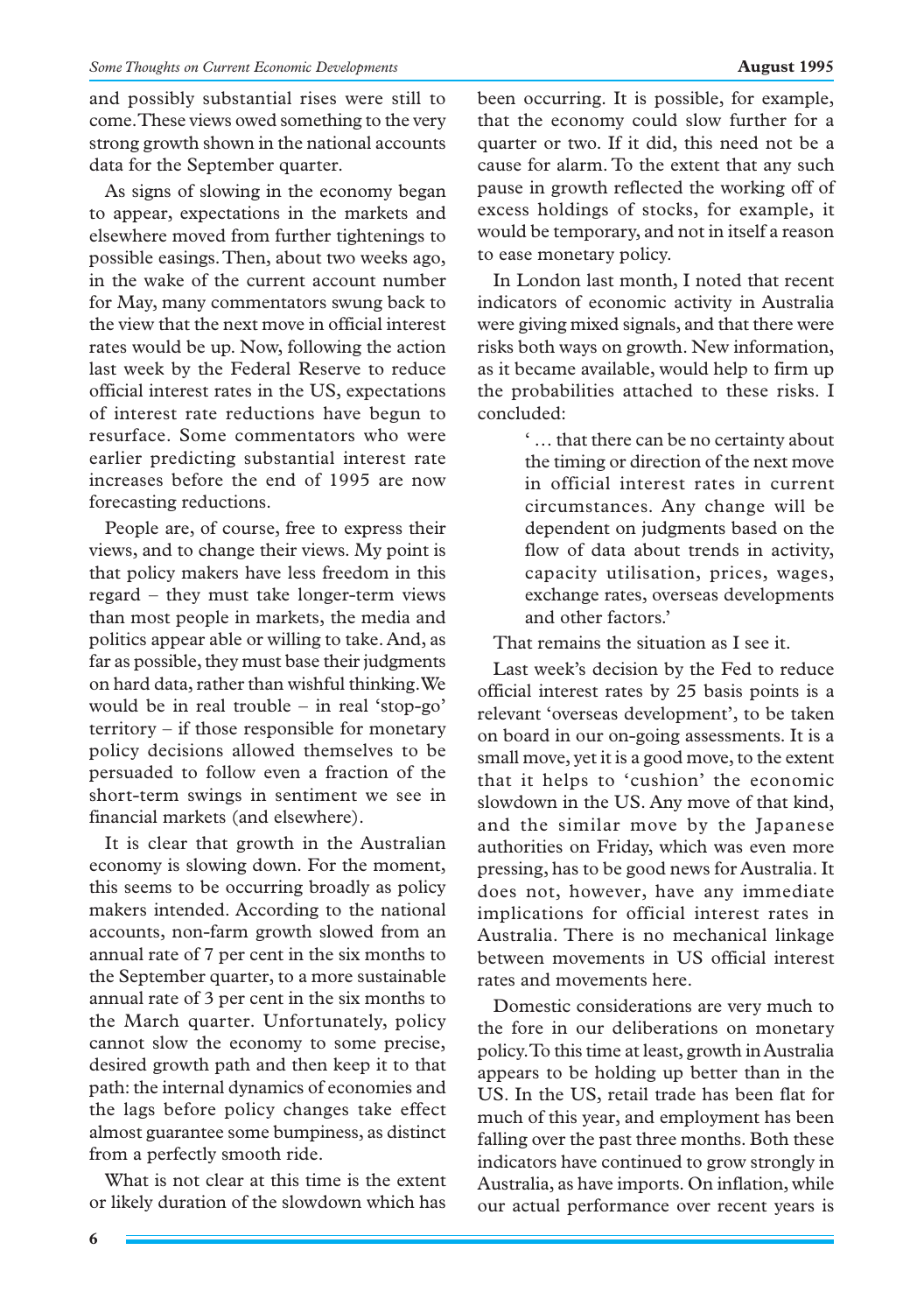better than that of the US, our *outlook* is less secure, given the pressures already in the pipeline from a variety of sources, including the weak exchange rate. These domestic factors argue for holding the line on official interest rates in Australia for the time being.

We also have a large current account problem. That problem is not a primary objective of monetary policy but, in circumstances where the exchange rate is so clearly being driven by concerns about the current account deficit, it has to be factored in.

I have discussed the problem of our current account many times but a couple of points are worth repeating, particularly in the wake of reactions to the figure for May. That was obviously a big figure but it did not warrant the near hysterical reactions it evoked in certain quarters.

Many of those reactions too can be sheeted home to short-termism – to an unwarranted focus on one month's figure. You do not have to be a student of economic statistics to know that monthly figures of the current account deficit (more so than most other indicators) have a lot of 'noise' in them: they can bounce wildly from month to month for a variety of reasons. The Statistician routinely issues public warnings to this effect. He also pointed out last week that, in respect of more than half the monthly figures published over the past decade, 'irregular' factors (as distinct from the trend and seasonal factors) have accounted for 80 per cent or more of the month-to-month movements. Monthly fluctuations, therefore, can hardly be seen as signalling new trends.

In hosing down some of the more extreme reactions to the latest current account number, I do not want to appear to diminish the problem. The current account is the one area of the economy where not a lot of progress has been made over the past decade and a half. That is disappointing. But the need to tackle more vigorously the underlying source of the problem – namely, an insufficiency of national savings – is now widely recognised. And it is now occurring, if a little belatedly.

I have suggested several times that life would be more comfortable for us if the current account deficit were to average around 3 per cent of GDP over a run of years – compared with the average of  $4^{1/2}$  per cent in the 1980s and 1990s. This would greatly reduce our vulnerability to sometimes fickle changes in sentiment in financial markets. Provided they are followed through appropriately, the measures announced in the last budget to move to surpluses and to raise private savings through increased provisions for superannuation will help to make that 3 per cent a realistic prospect.

In short, I think policy is on the right track so far as the current account problem is concerned, but it will be a long journey. We will have to be patient. We will have to be on guard too to fend off the hawkers of nonexistent short-term fixes along the way. And we should not get too excited by monthly numbers, including those which happen to bounce in a favourable way.

Like the recent move by the Fed, the May current account figure has no immediate implications for monetary policy.

What seems somewhat ironic to me is that one event which completely overshadows both the May current account deficit and the Fed's move in terms of its implications for Australia's economic future has passed by with relatively little acknowledgment. I am referring, of course, to Accord VIII.

People in financial markets do not appear to give much thought to the Accord, perhaps because incomes policies do not feature prominently in other countries' economic armouries these days. Or, if they do think about it, they tend to dismiss it as being incompatible with their view of the way 'market' economies should work. Some other commentators seem intent on maintaining the scepticism they have displayed from the outset – notwithstanding that, in the Accord process, Australia has had an incomes policy for more than a decade which actually works. It has contributed, significantly in my view, to sustained moderation in wage increases, and to engineering a more productivityfocussed industrial relations culture, without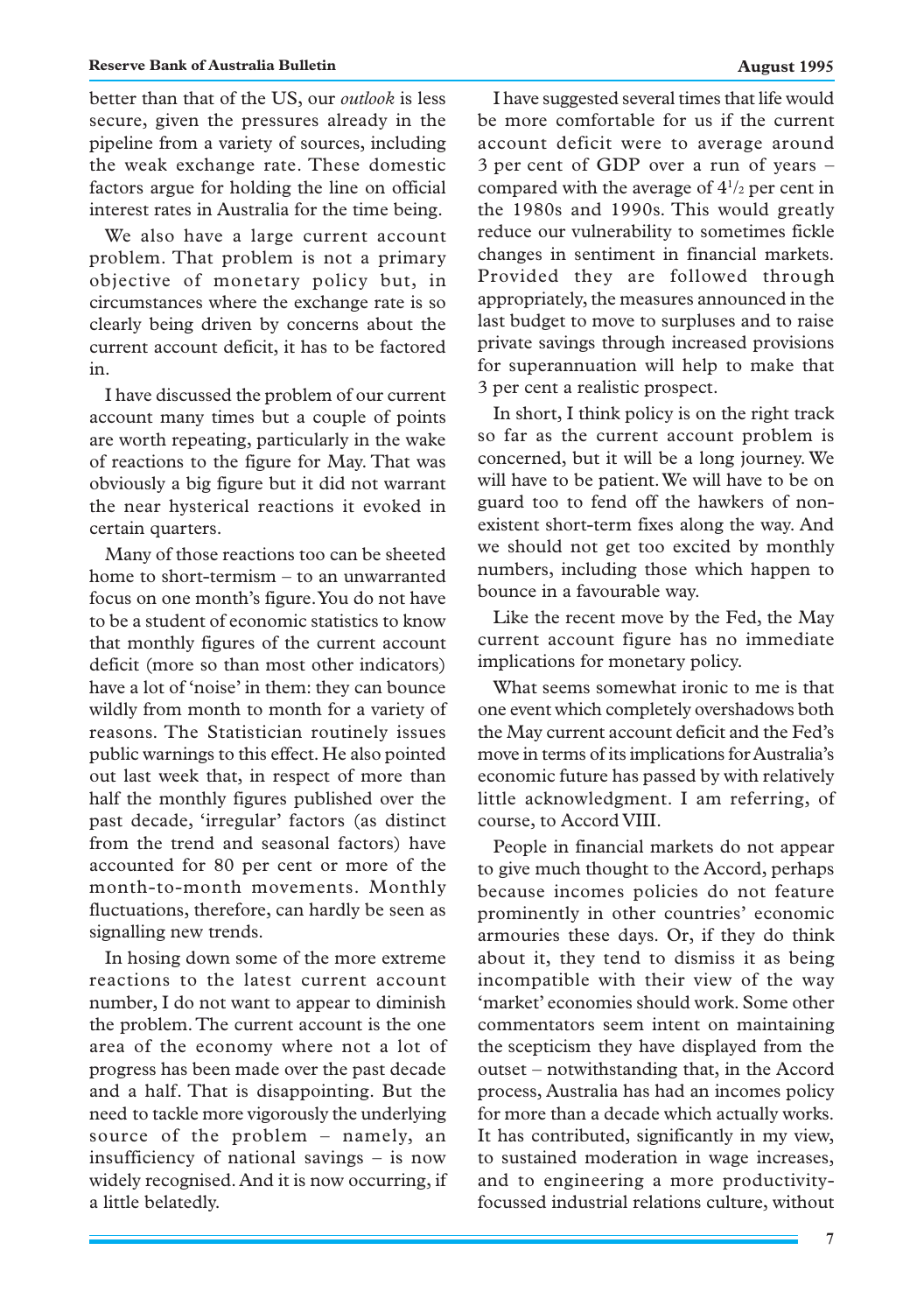Darwinian consequences for the weaker members of the workforce.

As in the past, the growth in wages in the years ahead will have a major bearing on how successful we are in keeping inflation under control. More specifically, it will be critical in helping to keep underlying inflation at 2 to 3 per cent, and in ensuring that any breaches of this objective that might occur are temporary. To my knowledge, Australia is the only country where a union movement has formally committed itself to pursuing wage increases which are consistent with delivering the central bank's inflation objective.

I am afraid that what started out as some brief observations on recent developments has turned out to be rather longer than I had envisaged. It leaves little time to pursue some other aspects which I had planned to explore when I accepted your invitation. In the time remaining, I can give you just an inkling of a couple of these.

## **Money Matters**

One relates to the move towards a so-called 'cashless society'. For most of us, that too is proving to be a long journey. The value of currency notes on issue, for example, has gone on increasing year after year; it has been equivalent to a fairly steady proportion of GDP (around 4 per cent) over the past 30 years. In terms of payments activity, the current pattern, very roughly, is:

- 18 billion cash purchases a year;
- 1 billion cheque payments;
- 0.5 billion direct entry funds transfers; and
- 0.5 billion plastic card purchases.

Clearly, then, we continue to rely heavily on 'cash'. Plastic cards and direct entry systems have been making some inroads but these have been mainly at the expense not of cash but of relatively high-cost cheque services (which are subsidised in part from margins on deposit and loan business).

Driven by computer-chip technology,

**8**

possible alternatives to conventional currency are now emerging in proposals for the socalled 'electronic purse', in the form of prepaid, stored-value cards, and smart cards which can be 'recharged' through ATMs, EFTPOS terminals, and so on. Basic storedvalue cards – such as Phonecards – have been available for some time but stored-value cards which can be used to purchase a range of different goods and services are new, and they have still to prove themselves in practice to be superior to conventional cash in terms of cost, security and convenience.

Various smart card schemes are being developed and trialled around the world, including in Australia, although their widespread use would seem to be some years away. They raise important issues for retailers, consumers and card issuers. Central bankers also have obvious interests in vital aspects of electronic currency – including the integrity of the issuers, the security and efficiency of the technology, their scope for laundering money, and the ownership of the seigniorage earned on the issue of currency. These and other aspects are being assessed and we will have more to say about them later on.

Finally, a brief word about financial institutions and the problems they sometimes get into. Central banks usually get involved in these problems when they occur, through their role as supervisors of the banks.

Barings, which closed its doors in February, and lost its shareholders about  $A$1<sup>1</sup>/2$  billion, was the most recent high profile collapse. The Bank of England explored different avenues for keeping Barings afloat, including support from the Bank itself, but decided against this, apparently on the grounds that the failure of Barings was unlikely to destabilise the broader banking or financial system. An official inquiry into the collapse was initiated almost immediately by the Bank of England and the report of that inquiry is expected to be released in the next couple of weeks.

We will have to await that report for confirmation, but a widely held view is that Barings' problems stemmed primarily from fraud and management failure, rather than something more exotic, like a derivatives